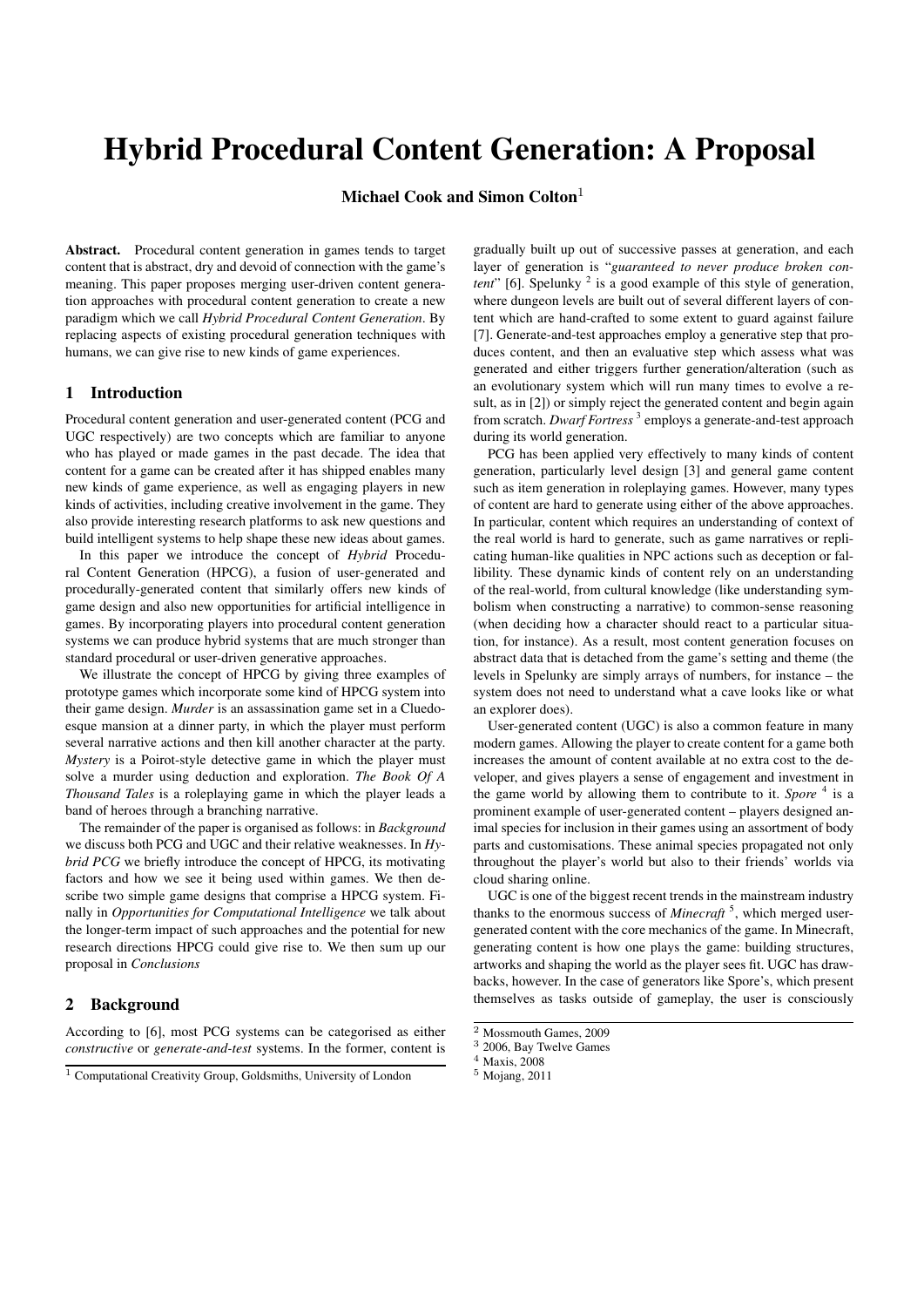aware that they are generating content. As a result they are thinking about how the content will be perceived by others, which has an impact on how and what they create. This can be seen somewhat in the comedic nature of many of Spore's creatures – players know they are creating things which will amuse or confuse other people. While this may be seen as a positive for some tasks (in Spore's case the objective is specific content generation) because the player is consciously considering the design of their content, for other tasks it may be less good – particularly those that take place in a fictional context. For example, in Minecraft it is possible to construct floating houses, which may break the suspension of disbelief for other players. It is preferable here that all players construct buildings in a similar way, so that they can maintain the narrative fiction for everyone equally.

The second drawback is that players tend not to be designers, and UGC systems rarely have any kind of feedback mechanism or assistive aspect to them. Content is either used wholesale or not used at all, and frequently even this decision is made by players rather than an intelligent software system. Creatures in Spore are uploaded and shared online, structures in a Minecraft world exist for all players in that world and can't be edited or changed by the game. UGC is all-or-nothing and thus lives or dies on the skill and appreciation of the players using these systems. In some cases this can be worked around – ratings systems in games such as LittleBigPlanet <sup>6</sup> simply filter the best creations and downplay the rest. In this case, however, UGC simply becomes a means by which to discover talented people and get them to produce content, rather than allowing everyone to contribute equally.

## 3 Hybrid PCG

We propose that PCG and UGC approaches can be combined in a single approach that solves some of the problems mentioned in the previous section while opening up new challenges and research questions for computational intelligence research to tackle. We call this combined approach *Hybrid PCG* because it synthesises software-driven content generation with player activity. The underlying premise is to replace generative systems or parts of systems with playable games, resulting in new ways of generating, evaluating and filtering content, not just for single games by potentially for many different games at once.

To illustrate this approach, we will describe in this section two indevelopment game prototypes, *Murder* and *Mystery*, which utilise a HPCG approach to generate a large corpus of content and filter it. These games not only supply content to one another: by generating content that is transferred between games, they also produce a corpus that can be used by other games or intelligent systems. After describing the games we will discuss the new affordances such a setup offers and then lead into a discussion of the opportunities for computational intelligence they represent.

## 3.1 Illustrative Example - Murder/Mystery

In *Murder* the player takes on the role of a character attending a dinner party at a mansion, as either a guest, a family member, or an employee of the host. Like most of the people present they have a motive to kill the host, and must do so at some point during the evening. In addition, they must also complete one or more objectives relating to their motive (such as confronting the host in an argument, or breaking into a room and stealing something). The game operates in a 'sandbox' style, where the player can explore the house freely and approach their objectives in many different ways. However, the game simulates player action carefully and records things like fingerprints left on surfaces, sightings by other people in the house, and so on.

At the end of the game, once their tasks are completed, the player can choose to 'discover' the body themselves or wait for it to be discovered by someone else. They are then asked to provide an account of their whereabouts for the evening by being shown their actual movements and then editing them to change their version of events – for example, by claiming they were never in a particular room at a certain time, and so on. The game then assesses how quietly and quickly they completed the game, as well as how well their alibi compares to the evidence they left behind, and gives them a rating.

In *Mystery* the player takes on the role of a detective tasked with solving a murder at a dinner party. They play a point-and-click adventure in which they can examine the alibis and backgrounds of the characters present, ask for accounts of events, and walk around the house looking for clues or analysing parts of the crime scene. The case files are built from case descriptions produced by *Murder*, potentially converted using an automated system that can filter the case to make it harder or easier (by making certain evidence more or less conclusive or adjusting the memories of other characters, for example) or simply presented to players unaltered – we discuss this further in section 4.

There is a time and resource limit on solving a case - if the player takes too long or uses up all of their investigative resources (such as sending objects for fingerprinting) the case remains unsolved. Whatever the result, the case file data gets sent back to a central server which both affects the value of a case (repeatedly unsolved cases rise in value to detectives) and the reputation of the player who created the case file in *Murder*.

## 3.2 HPCG in Murder/Mystery

Both *Murder* and *Mystery* are standalone games that are effectively separate from one another. If the data format for case files is open, anyone could design a game which retrieved case files produced by *Murder* players and use them in their game. Similarly, several games might produce case files with the right format that could be used by *Mystery* as game content for the player to investigate and solve. The games are not intrinsically linked except through the exchange of information about the case files and whether or not they are solvable by players.

In the language of PCG, players of *Murder* are acting as a generator of case files, in the first step of a *generate-and-test* system. There are two important consequences of this. Firstly, unlike UGC approaches, the players are *engaged in a game* while generating content, pursuing objectives in whatever way they see fit. We argue that this leads to more natural behaviour by players and therefore a more human-like kind of content generated than if players had been asked to manually design case files as authors. Secondly, the content being generated is complex - it involves creative problem-solving and asks the player to respond to social situations (such as confronting someone about a personal relationship, or making small-talk at a dinner party). Such content is difficult to generate automatically without a lot of involvement from a designer, and even with such involvement the content is likely to be lacking in variety over a long period of play. By using players to generate it, we make this difficult generative task easier.

To continue the PCG metaphor, players of *Mystery* act as evaluators of the content generated by *Murder* players. Let us assume that

<sup>6</sup> Media Molecule, 2008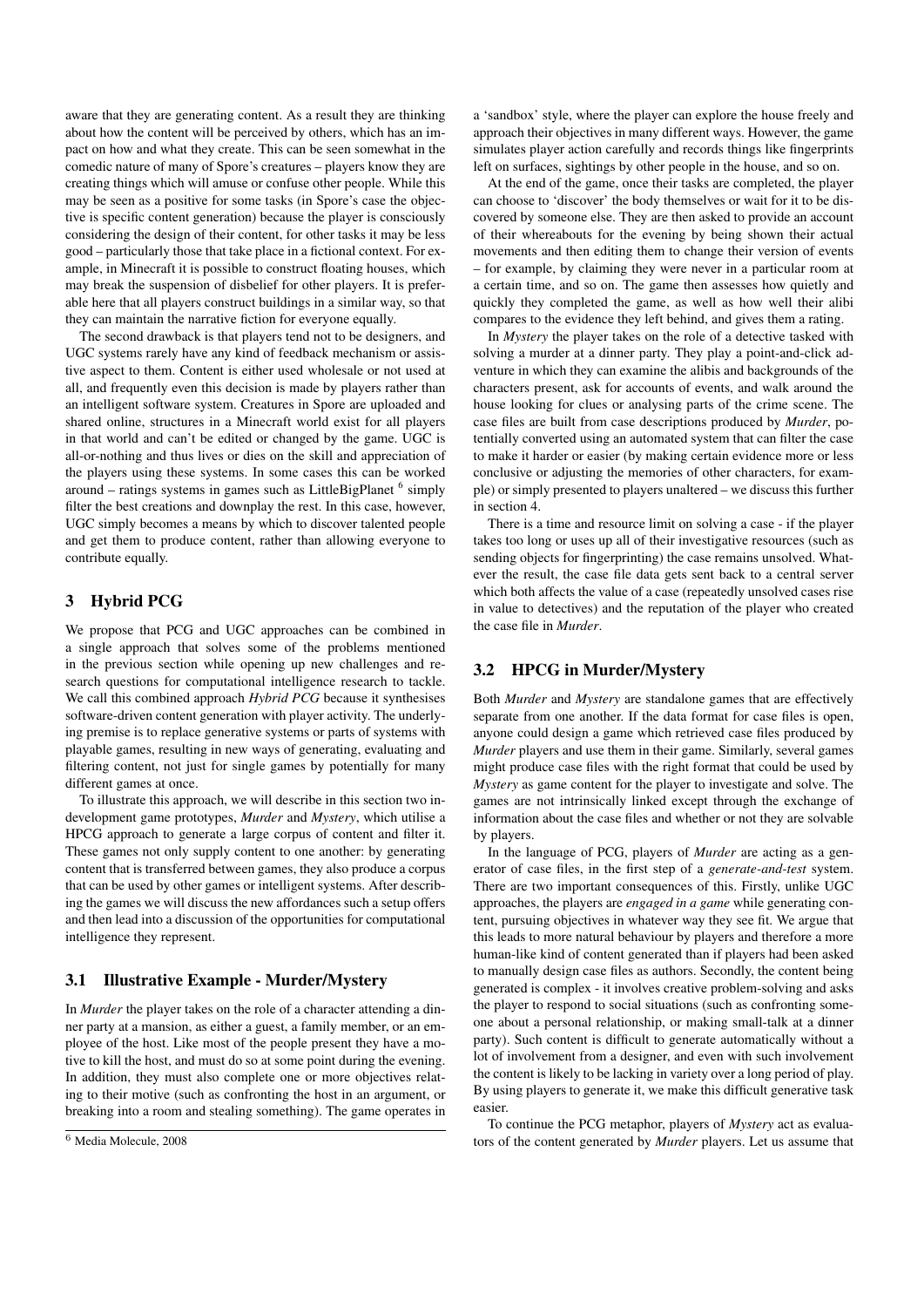*Mystery* either does not edit the case files at all, or at most edits them in order to ensure that they can be solved by some process of deduction (by ensuring that at least one piece of incriminating evidence exists, for instance). Players solving, or attempting to solve, cases are providing data about how easy a case is to solve. The routes players took, the order in which they examined evidence or questioned people, and their ultimate success at solving the murder can all be recorded as additional metadata attached to the original case file. In the same way that people can be used to generate content that requires complex understanding of the real world, people can also be used to provide evaluation metrics that would be difficult to encode into a system by hand (and too subjective to source from a single designer).

## 3.3 Desirable Properties of HPCG Scenarios

While this remains a preliminary proposal for HPCG, and the idea still needs much exploration, we posit that certain game designs or scenarios are better suited for the application of HPCG. We discuss them briefly here, and hope to clarify this in future work after more experimentation and prototype development.

#### *3.3.1 Asynchronous Activity*

The most important property for employing HPCG is that the games involved deal with asynchronous activity. Murder/Mystery work well because the two game phases are chronologically non-overlapping: one player commits a crime, then after they are finished the second player can arrive and solve it. This means that no player is left waiting for action to be completed in real-time, which could affect the experience of either player and slow down gameplay, and it also means that any PCG systems have complete information from the other game or games when they begin generating content.

#### *3.3.2 Well-Defined And Decoupled Interfaces*

Keeping the interfaces between games as simple as possible is a good feature if the designer intends for other systems to feed data into the HPCG besides their own. For Murder/Mystery we noted that in theory it is possible for other games to generate crimes for Mystery to solve, or to design other games which use Murder case files as input content. In order to enable this, it's important that the interfaces between the games are very well-defined and public so that other developers can take advantage of them. Making sure the games can export data as well (such as putting Murder's case files in external text documents) also makes this easier.

#### *3.3.3 Guided Player Activity*

Depending on the kind of content being generated or the roles the players are taking on in the larger HPCG system, it may be desirable for the gameplay to be very directed or guided. The reason for this is that the HPCG system is making assumptions that the data they collect represents a certain kind of behaviour from the player - for example, committing a crime, not wanting to leave evidence behind, acting in order to blend in. It's important to be able to encourage and motivate the player to work towards certain objectives so that these assumptions carry through into the data they generate, and can then be relied upon to generate good quality content in other areas of the HPCG system. If a player begins acting differently, or isn't sufficiently motivated to play properly, the HPCG system will still

proceed with the data and this can generate undesirable outcomes in other games.

## 4 Opportunities for Computational Intelligence

On the surface, HPCG appears to replace software-driven PCG systems with players that perform the same tasks, therefore resulting in systems that involve *less* computational intelligence, rather than more. However, HPCG systems open up new research questions that demand answers, and also create opportunities to build even more complex generative software. In this section we discuss several possibilities in brief.

#### 4.1 Learning From Human Generators

One possible outcome from HPCG systems is that they eventually transition back into being PCG systems which use a player's in-game activity as a source of training data. In [4] Orkin and Roy describe *The Restaurant Game* (TRG), an experiment in which participants played through an interactive scenario in pairs and their behaviour was then recorded and later analysed using machine learning to build behaviour models of characters in those situations. TRG suffers from some of the same problems that we mentioned in the context of UGC earlier in the sense that players are aware they are generating content as they play. Nevertheless, the authors' argument is that automatic content generation (in this case speech and behaviour patterns) can be mined from large-scale data corpora [5].

By employing HPCG to tackle complex generative tasks, like the generation of creative behaviour in *Murder*, such systems produce special cases of the kinds of corpora Orkin and Roy present with The Restaurant Game. They are special cases in the sense that they are obtained through observing players at a time when their primary concern is *completing* a game rather than performing for another observer (whether that observer is a human or a data-mining program). The player is not participating in an experiment, nor is their ultimate goal to provide good data. Instead, they are focused on achieving objectives and are immersed in a ludic task. As a result, we argue that their behaviour is more natural and as a result more valuable, resulting in useful corpora of data that can be mined, as with TRG, to obtain behaviour. In the case of games such as *Murder*, the available information is particularly valuable because the player is providing information that an ordinary PCG system would not have access to - such as solving problems in creative or innovative ways, as well as failing at tasks in a natural, humanlike way.

#### 4.2 The Computer As Curator

The game *Murder* can be seen as a generator of content for the game *Mystery*, but raw generated case files from the game may not be interesting, fun to solve or, indeed, solvable at all. Building *Murder* as a HPCG system provides us with a wealth of generated murder cases for players to solve, but it doesn't guarantee their quality or difficulty level. If a player plays a perfect game, it will be fairly unsatisfying for players of *Mystery* to repeatedly fail to solve. Similarly, the player may make an obvious mistake that renders a case trivial. This poses an interesting problem: how can software curate, tweak and improve raw HPCG output to ensure consistently entertaining content for another player?

There are many factors to tweak in a case file produced by *Murder* – both the actions of the players and the other characters, the evidence left behind, the ordering of events. Altering this information requires